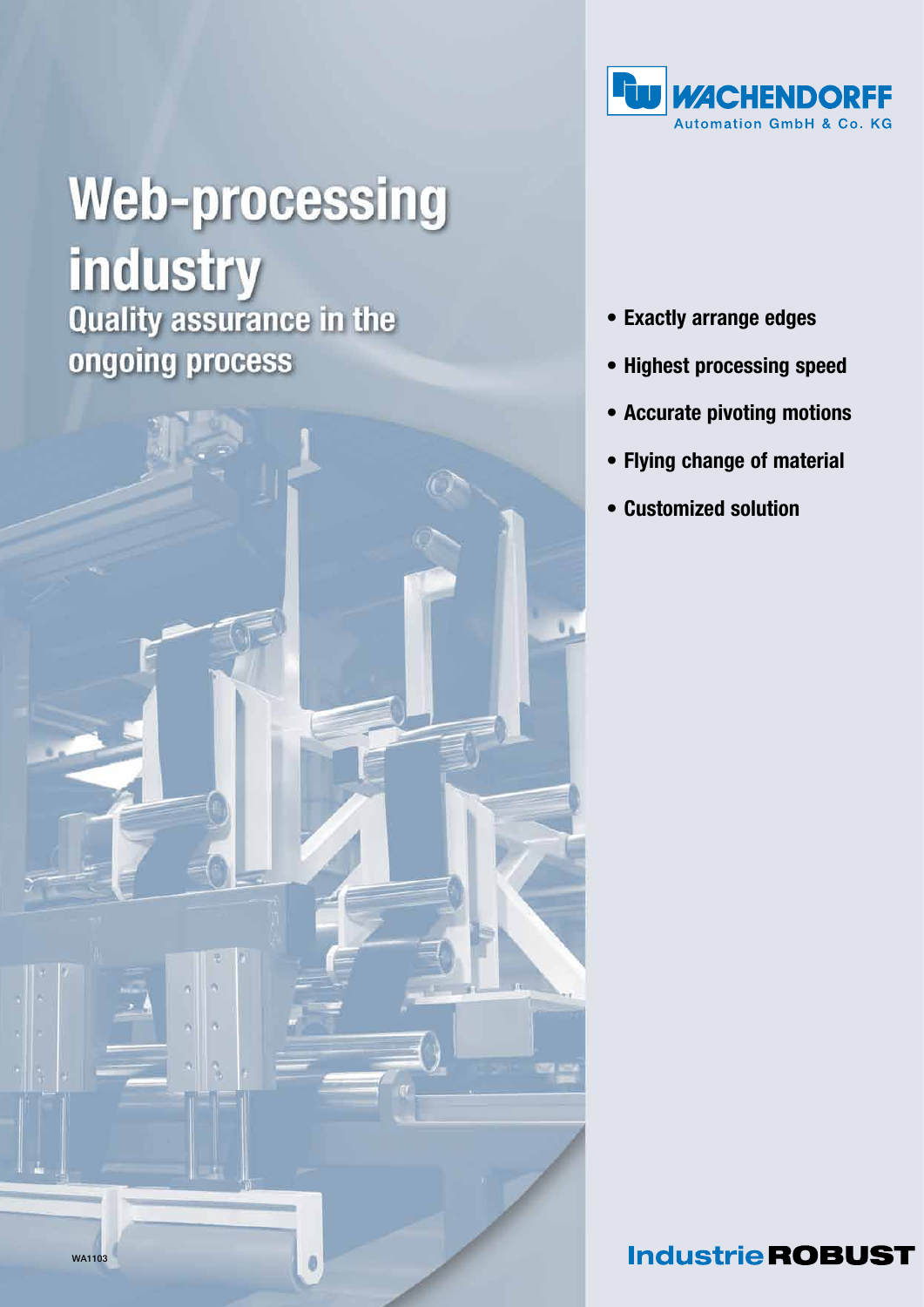



# The right spin

BST International GmbH specialises in system solutions for the web-processing industry and is at work anywhere where the production of long webs has to be rolled off, rolled up and laid precisely on top of one another in several layers at the highest processing speed. Absolute value encoders with CANopen interfaces from Wachendorff are used to ensure precise alignment. Using the patented EnDra® Multiturn Technology, you can identify and save your position even in the event of a power cut. And that with no batteries and no maintenance.

Whether it be packaging film, printed material or car tyres, many products are initially manufactured by the metre and then reformed appropriately at a later point. Beforehand, different web widths often have to be rolled off, processed, in some cases layered on top of each other and then rolled up again. A simple beverage carton is made up of several completely different material layers, for example, which have to first be combined with one another.

## Greatest precision required

The market demands high-quality products to be produced quickly and efficiently. Minimal deviations of the web position from the target position result in wastage that no company can afford.

BST from Bielefeld has been supplying state-of-the-art products for these kinds of applications for more than 30 years. They provide products for web production, control web video monitoring, print management, print error recognition, register guidance, colour measurement and automation to manufacturers from many different branches. Today more than 170 staff are working on solutions of this nature at their main facility in Bielefeld. Worldwide, BST employs around 350 staff.

Thanks to new innovations, such as the recently patented solution for future tyre production, BST has been able to retain its market leadership. This solution monitors and ensures quality and automates during the various manufacturing processes, not afterwards. Errors that occur are compensated for using precise calibration procedures, high-quality digital sensors and correction algorithms. It uses a completely new generation of encoders, for example.

#### Time is money

The underlying principle of web production controlling systems is always the same: sensors located singly or in pairs at the edges of the various material webs precisely measure the width and position of the webs. These measurements are processing in the machine's regulator and a pivoting frame acts in a fraction of a second to ensure precise pivoting motions that centre the material web and that it arrives at the desired point in the next production process.

Time is a critical factor, as BST designer Lothar Weigel explains: "Today it is quite usual to change material rolls during production on-the fly. There is no time for time-consuming reference adjustments to align each sensor." BST uses absolute value rotary encoders as a matter of course, as they register every movement and therefore every sensor positional change, and pass this data on to the regulator immediately. Then the **CANopen protocol** comes into play.

# A encoder with no battery and no maintenance

Generally, encoders of this type have backup batteries so that they can identify their positions at any time even if the main power supply fails. "It may be the case that the machine is switched off for a short period, and that the sensors are moved by hand. If the regulator were to lose the positional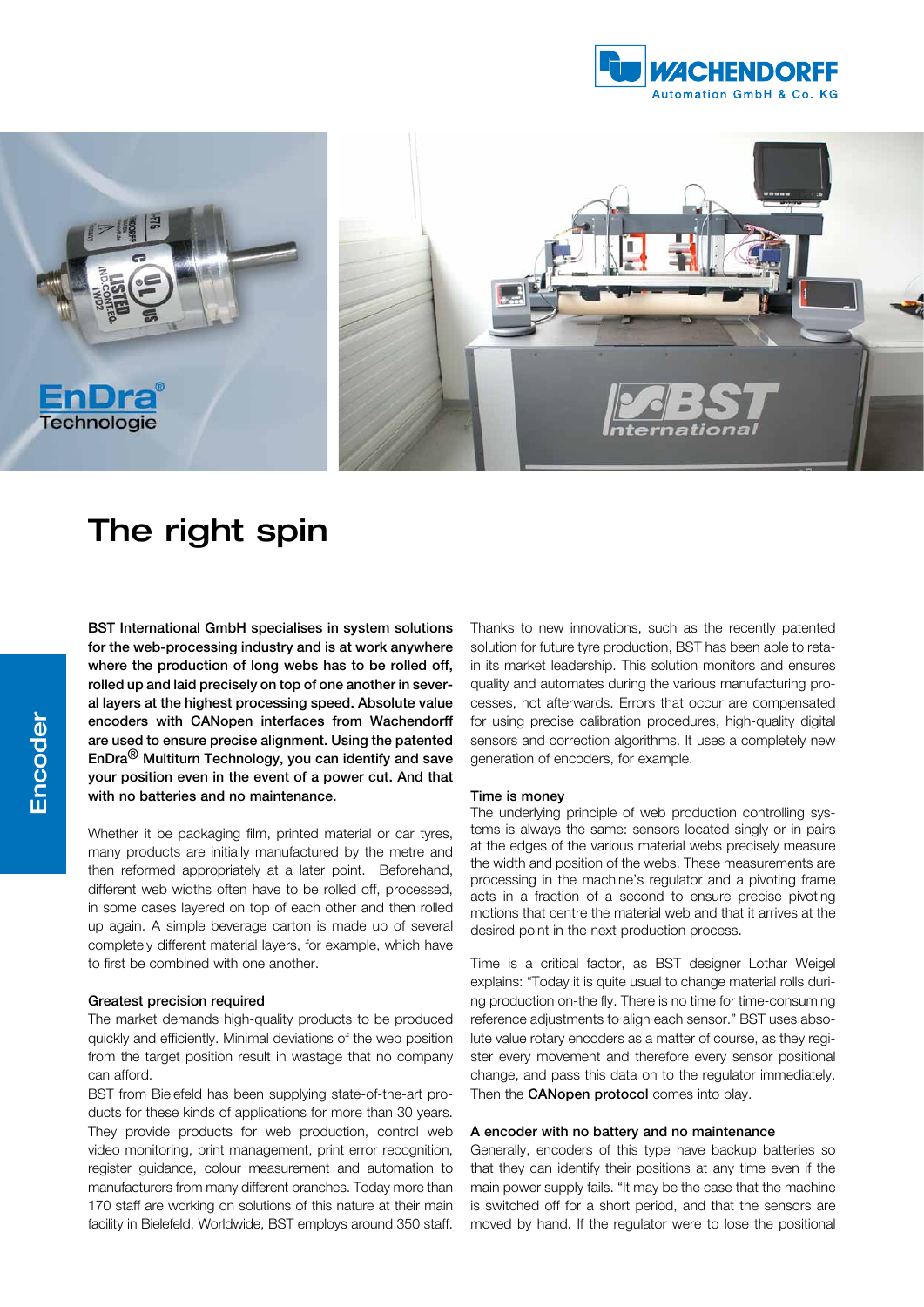

data, we would have to re-align everything first," explains Lothar Weigel. "These adjustments would cause unnecessary delays to the machine's operation. The only way to be safe is to use backed up encoders."

Previously, these encoders had to be regularly serviced as the battery would run out at some point. "Our systems use six or more rotary encoders, and are in use globally for 10 to 20 years. The servicing cost for replacing the batteries alone would be highly uneconomical," says Weigel. For that reason, BST set about finding a battery-less solution, and in doing so came across a Wachendorff innovation.

# New Multiturn Technology for absolute value encoders: EnDra<sup>®</sup>

Wachendorff uses patented EnDra<sup>®</sup> technology in its newly developed absolute value rotary encoders. Now no mechanical gearing is required to record the turn direction and revolutions any more. Instead, these parameters are determined using an energy wire. This Wiegand wire is comprised of a hard magnetic sheath and a soft magnetic core. The absolute position per revolution (single turn) is measured using four Hall sensors and a magnet on the rotating shaft. If the magnetic field passes across the Wiegand wire because of the shaft turning, the soft magnetic core will follow the field, which the hard magnetic sheath prevents. An ever-greater field differential exists within the wire, similar to the tensing of a bow. As soon as the external field reaches the sheath's field strength, the sheath is demagnetised and the built-up core tension change round swiftly. This speed-independent impulse is generated twice per revolution and transformed into an electrical impulse via a coil. This generates sufficient energy to operate a lowpower capacitor and also to provide information about the number of revolutions made. If external voltage is applied again, a micro-controller calculates the correct value from the position and the number of revolutions and sends the value to the regulator.

#### "Made in Germany" quality

But this was not the only thing that impressed BST – the many smaller components generated by this new technology are also beneficial for customers: "We were able to integrate the compact WDGA Wachendorff encoder with CANopen interface into the new BST system," says Mr. Weigel.

Another advantage of the Wachendorff solution is that all encoders are designed and produces at the company's headquarters in Geisenheim, Germany. This not only ensures the highest levels of quality, but also means that components can be easily customised to customers' requirements. For example. BST required two CANopen outputs on the back, enabling the connection of a special cable and plug that BST uses for its equipment. The pin arrangement was also changed in accordance with BST's requirements.

These modifications could be undertaken quickly and affordably because all the company's expertise is housed under one roof in Geisenheim.

BST International will be integrating the new Wachendorff encoders into other systems in the future.



Image 1

The rotary encoder was slightly modified for BST. It now has two connections for special plugs.



## Image 2

This prototype has just returned from a trade fair. In the patented BST solution, the EnDra® encoders with CANopen from Wachendorff is used for the first time.